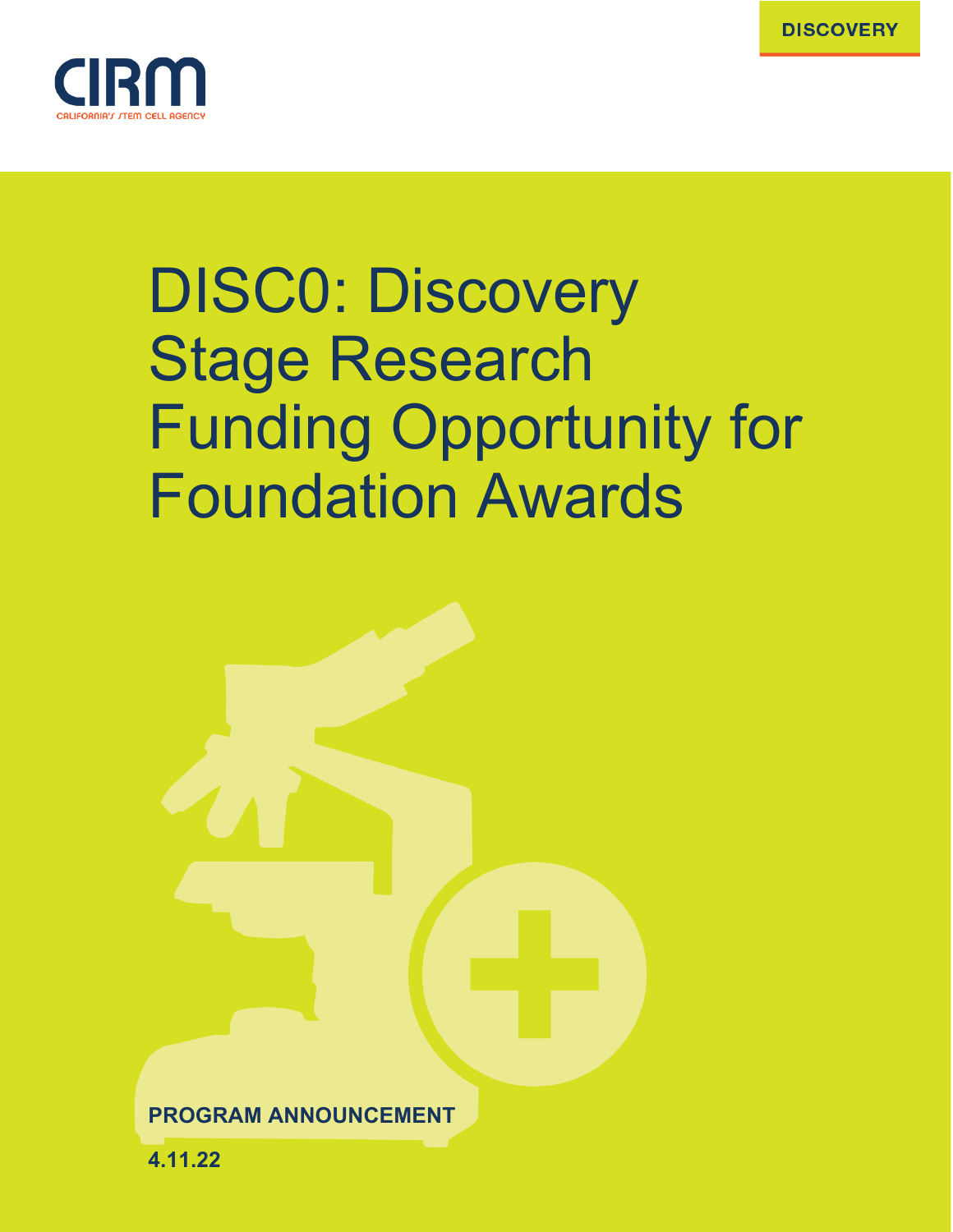

## DISC0: Discovery Stage Research Funding Opportunity for Foundation Awards

## **Objective**

\_\_\_\_\_\_\_\_\_\_\_\_\_\_\_\_\_\_\_\_\_\_\_\_

The mission of the California Institute for Regenerative Medicine (CIRM) is to accelerate world class science to deliver transformative regenerative medicine treatments in an equitable manner to a diverse California and world.

The objective of the DISC0 Foundation Awards is to support rigorous studies addressing critical basic knowledge gaps in the biology of stem cells and regenerative medicine approaches and to advance stem cell-based tools. Projects funded through the Foundation Awards should propose impactful or innovative research that culminates in a discovery or technology that would:

- Advance our understanding of the biology of stem or progenitor cells<sup>1</sup> (collectively, "stem cells") that is relevant to human biology and disease; or
- Advance the application of genetic research<sup>2</sup> that is relevant to human biology and disease and pertains to stem cells and regenerative medicine<sup>3</sup>; or
- Advance the development or use of human stem cells as tools for biomedical innovation; or
- Lead to the greater applicability of regenerative medicine discoveries to communities representing the full spectrum of diversity.

As part of implementing the new Strategic Plan, CIRM is in the process of developing concepts for focused research consortia that are designed to accelerate stem cell and gene therapy research through coordinated and collaborative efforts. While CIRM intends to issue this Program Announcement for Foundation Awards to broadly re-initiate funding of basic stem cell science and genetic research, future DISC0 Program Announcements will be adjusted to align with collaborative infrastructure needs.

<sup>1</sup> Under Proposition 14, progenitor cells are "multipotent or precursor cells that are partially differentiated, but retain the ability to divide and give rise to differentiated cells." Progenitor cells may include directly reprogrammed cells if they meet the criteria in the above definition.

<sup>&</sup>lt;sup>2</sup> For the scope of this solicitation, CIRM considers genetic research to mean research that alters genomic sequences of cells (edit, remove, or add DNA sequences) or introduces or directly manipulates nucleic acids (such as mRNAs, antisense oligonucleotides) in cells.

<sup>&</sup>lt;sup>3</sup> For the scope of this solicitation, CIRM considers regenerative medicine to mean therapeutic approaches that are intended to replace, regenerate or repair the function of aged, diseased, damaged or defective cells, tissues, and/or organs.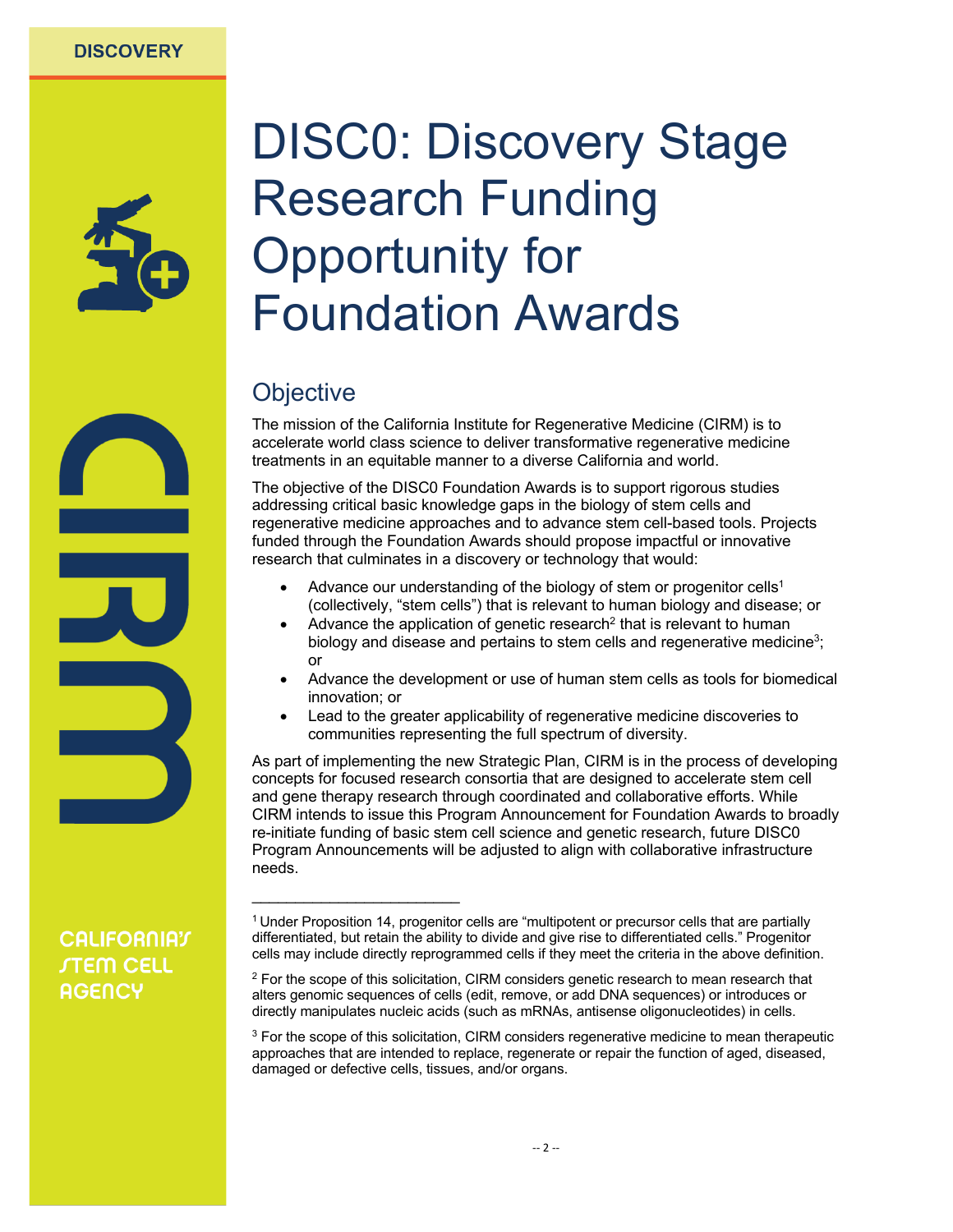

Since Proposition 14 dedicates more than a quarter of funds to support of research and the development of treatments for diseases and conditions of the brain and central nervous system (CNS), **CIRM encourages the submission of proposals focused on increasing our understanding of the fundamental biology of CNS disorders.**

## Award Information

#### **What is the award amount and duration?**

CIRM will fund direct project costs of up to \$1,000,000 per award. Direct project costs must be adequately justified and are subject to adjustment prior to the issuance of an award based on assessments by the Grants Working group (GWG), the CIRM team, or by the Application Review Subcommittee of CIRM's Governing Board. The proposed project period must not exceed 3 years.

If the project period is less than three years with an annual proposed budget above \$400,000, a strong justification will be required, and the GWG will be instructed to consider that budget rationale in their scoring.

#### **How will funds be awarded?**

Awards will be made in the form of a grant. Funds will be disbursed pursuant to a CIRM Notice of Award. The first payment will be issued upon initiation of an award and subsequent payments will be disbursed on a regular interval at CIRM's option. Continued funding is contingent upon timely progress, as outlined in the project or milestones and timeline established under the Notice of Award, and, when applicable, the ongoing ability of the applicant to fund its operations and to satisfy its co-funding commitment.

#### **What activities will CIRM support?**

CIRM funds will support the following activities under this opportunity:

- Basic research into stem cell mechanisms as they relate to human biology
- Investigating stem cells or their derivatives as tools for discovering and enabling therapeutic or other innovations, e.g., for studying or modeling disease
- $\checkmark$  Basic genetic research relevant to human biology and as it pertains to stem cells or regenerative medicine
- Research and tools related to diversity, equity and inclusion in science, i.e., extending or validating the applicability of regenerative medicine discoveries to underserved populations (e.g., use of human induced pluripotent stem cell (hiPSC) lines or omics analyses from diverse groups of individuals, target diseases or disease subtypes more frequently experienced by underserved groups)
- Basic research and tool discovery to address bottlenecks in the development of stem cell-based and gene therapies, such as cell/tissue targeting, immunogenicity and toxicity, in vivo gene therapy delivery, engineering human pluripotent stem cells (hPSC) to evade the immune system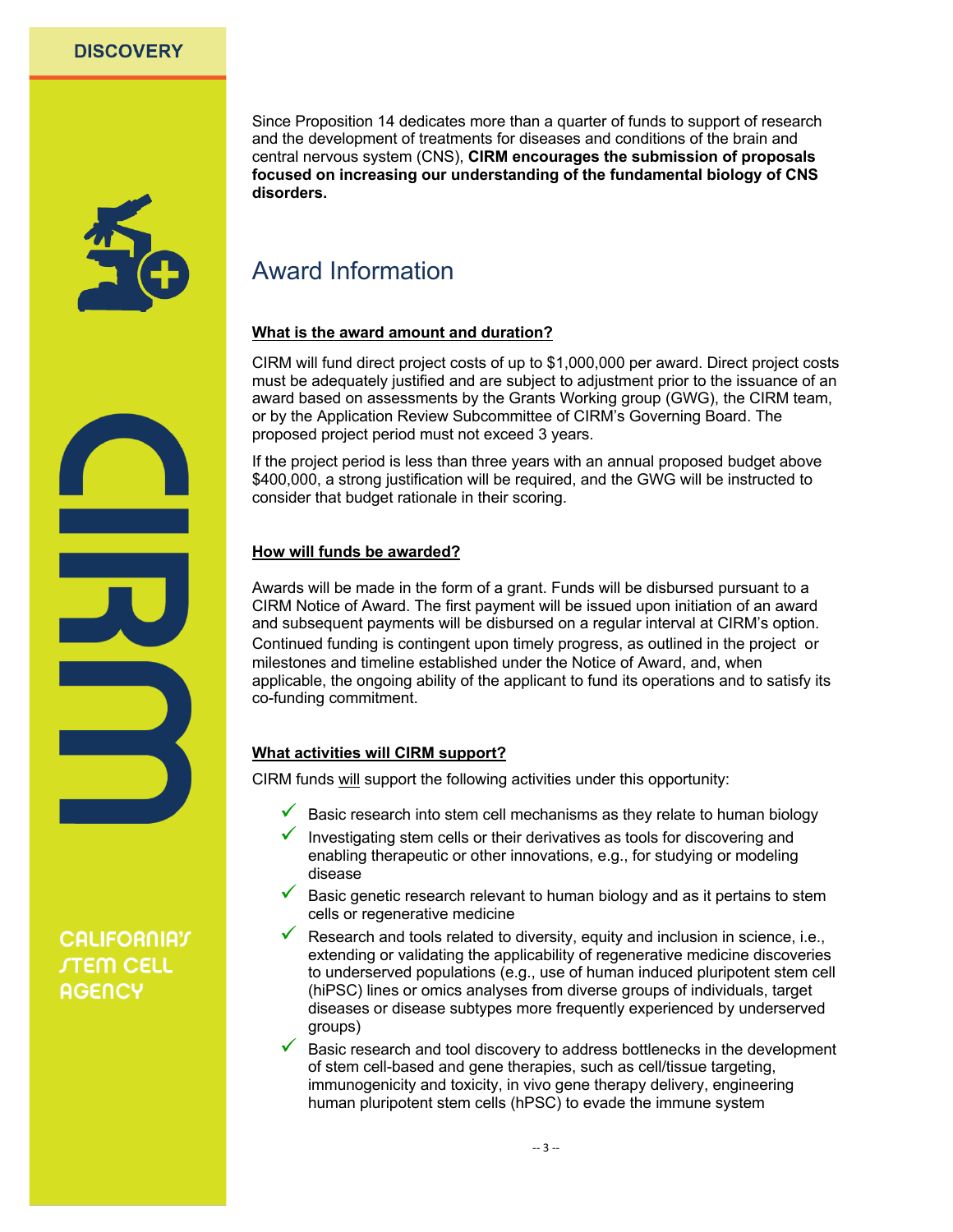

- $\checkmark$  Studies to better understand human cells and tissues (healthy and/or diseased) to be modeled in vitro or targeted with regenerative medicine approaches (e.g., omics and other profiling, human cell / tissue atlases), a human stem cell / regenerative medicine component (wet lab and/or datarelated) must be included in the project
- Auxiliary research activities that support regenerative medicine science (e.g. biomarker discovery, genome and epigenome editing tools, imaging tools, mechanism of disease to enable rational design of stem cell- or gene therapy-based treatments, data science and computational approaches), a human stem cell / regenerative medicine component (wet lab and/or datarelated) must be included in the project
- Reverse translation studies related to stem cell- or gene therapy-based regenerative medicine therapies

Activities should focus on human cells but may include supportive studies using nonhuman cells provided that human cells are also investigated, or activities may focus on nonhuman cells if a strong justification is provided that the proposed research is of immediate relevance to human biology / disease but cannot be conducted using human cells.

CIRM resources cannot be used to support the following activities under this opportunity:

- Projects targeted by DISC2, TRAN and CLIN programs (see www.cirm.ca.gov )
- Projects that propose solely or mainly to derive new pluripotent stem cell lines from somatic cells or embryos

## **Eligibility**

#### **What types of projects are eligible for funding?**

To be eligible, the proposed project must satisfy the following requirements:

- **(1) The applicant must** 
	- a) define a key knowledge gap (including bottlenecks in the field) (i) in our understanding of the biology or application of stem cells, or (ii) in the application of genetic research as it pertains to stem cells or regenerative medicine;
	- b) propose research that addresses this knowledge gap; and
	- c) validate any discoveries made in nonhuman cells with a relevant human cell equivalent.

#### **(2) Projects that generate molecular omics data must include an experienced Data Project Manager on the team**

To ensure effective contribution of data to selected data platforms (see Data Sharing and Management Plan), a dedicated Data Project Manager must be part of the team (minimum 15% effort) in projects that collect omics data, such as genomics, transcriptomics, epigenomics, proteomics, metabolomics, lipidomics, etc. This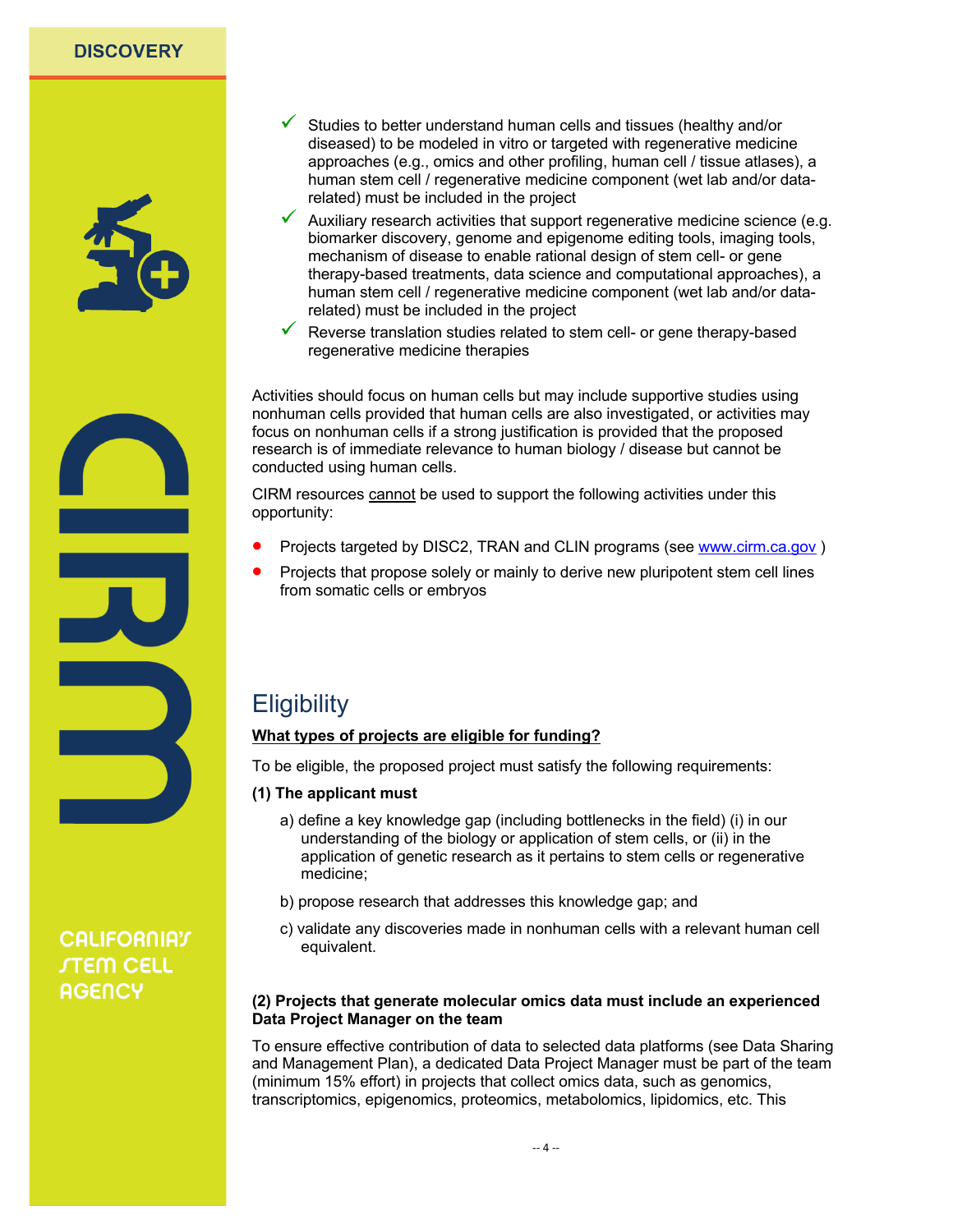

individual must have demonstrated experience in data handling and is responsible for interfacing with a data management team(s) and reporting data progress as well as maintaining the integrity of data during ingestion.

#### **(3) The applicant must be ready to initiate work on the funded project within 90 days of approval.**

Given the urgency of CIRM's mission, all approved awardees must initiate work on the funded project within 90 days of approval and authorization for funding by the Application Review Subcommittee of CIRM's governing board, the Independent Citizens' Oversight Committee ("ICOC").

#### **(4) Co-funding is not required.**

If the project does, however, require funding over and above that which CIRM provides, documentation demonstrating the commitment of funds to cover the proposed co-funding amount must be provided at the time of application submission (e.g., copy of executed term sheet showing amount of co-funding, conditions and source).

#### **(5) For-profit organizations must demonstrate solvency.**

For-profit organizations must provide documentation that shows 180 days cash on hand from date of application submission and the financial ability to meet the cofunding, if applicable, for the term of the project. The determination of solvency will be made at CIRM's sole discretion.

#### **(6) Application must be accurate and complete**

All required components of the application must be completed and may not contain false or inaccurate information.

#### **(7) Applicant must be in "good standing"**

In order to be eligible to apply for CIRM funding, an applicant must certify that it is in good standing, as follows:

- a. The applicant's Chief Executive Officer, Chief Financial Officer, and Principal Investigator must not have been convicted of, or currently under investigation for, crimes involving fraud/misappropriation;
- b. The applicant must have accounting systems in place that are capable of tracking CIRM funds; and
- c. The Principal Investigator or key personnel named in the application must not be currently under investigation for research misconduct by the applicant institution or a funding agency and must not be currently debarred by HHS Office of Research Integrity.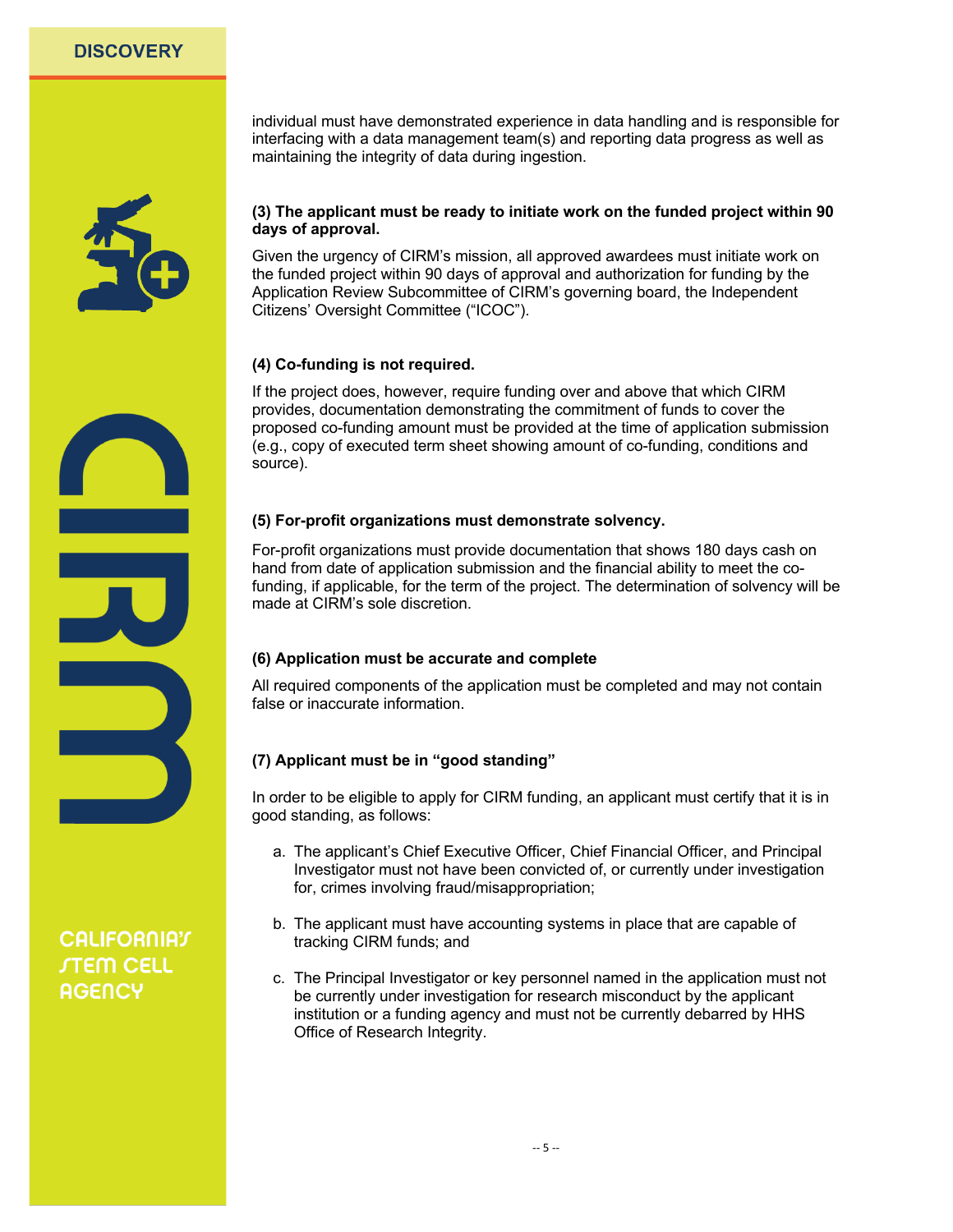#### **Who can apply?**

#### **Only California Organizations are eligible to apply for this opportunity.**

A California Organization is a for-profit or non-profit organization that employs and pays more than 50% of its employees in California and that directs and controls the award activities from California.

For a California Organization, Allowable Project Costs include:

- Costs for research activities conducted wholly in California; and
- Costs for research activities conducted outside of California, provided that the California Organization exercises direction and control over the activities.

#### **Unallowable Costs**

Allowable Project Costs do NOT include the costs of activities performed by a separate out-of-state organization that retains intellectual property or independent publication rights in any intellectual property (e.g., invention, technology, data) arising out of the CIRM funded project. Unallowable costs also include project costs incurred before the date the ICOC approves the application for funding, which can be as early as 90 days post application submission.

#### **Who can serve as the Principal Investigator (PI)?**

To be eligible, the PI must satisfy the following requirements

- Must be an employee of the applicant organization or be accountable for the conduct of the proposed project to the applicant organization through a formal contract.
- Must commit at least 20 percent effort to working on the project. Any effort for which salary from CIRM is claimed must be expended in California.
- Must be authorized by the applicant organization to conduct the research and assume the responsibilities of the PI.
- Must not currently have another application pending review or approval under this funding opportunity.
- Must not currently have another application that is substantially similar or has overlapping activities pending review or approval under any CIRM opportunity.

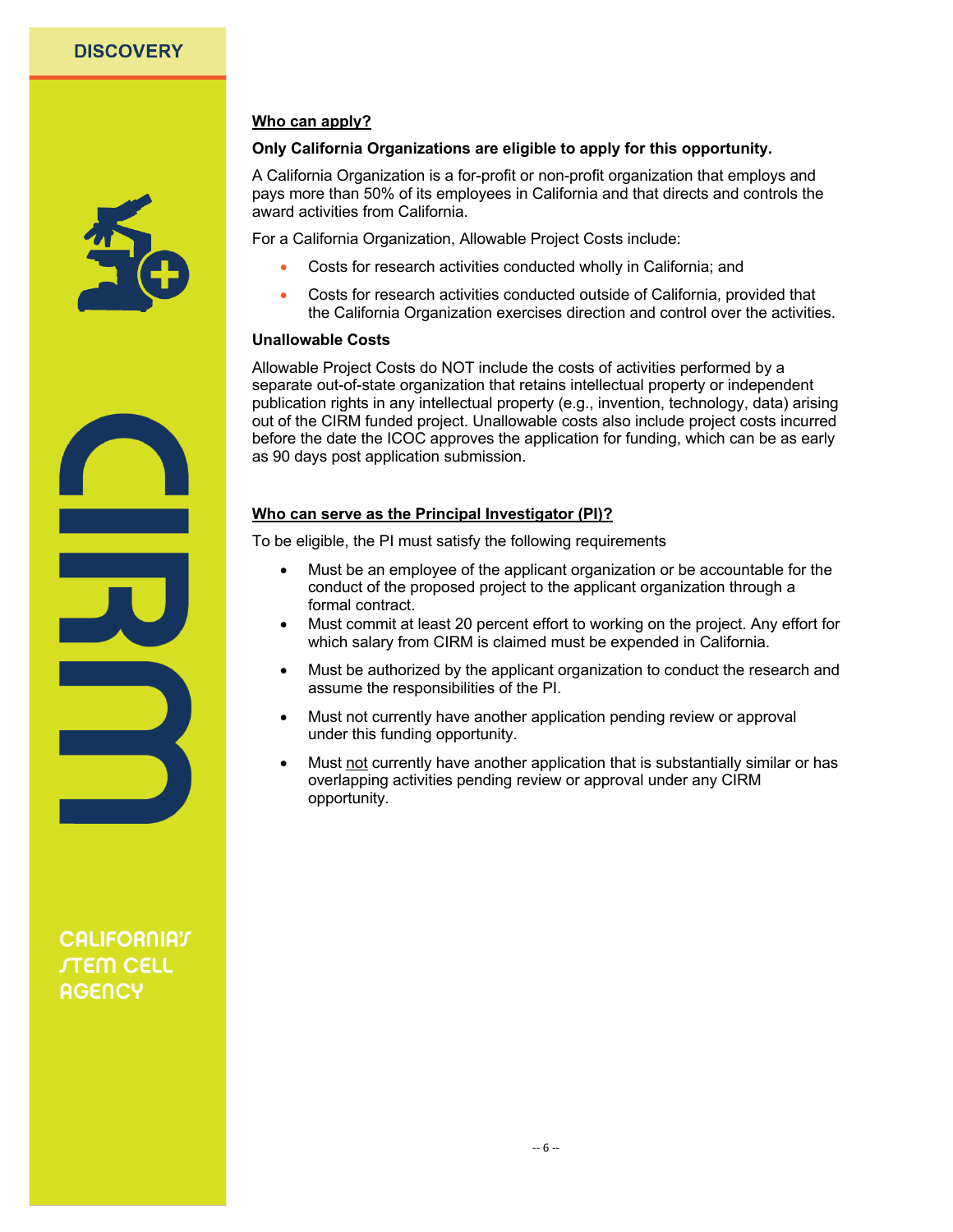

| <b>I</b> A so the set of section $\mathbf{R}$ |  | <b>A</b> 1 |  |
|-----------------------------------------------|--|------------|--|
|                                               |  |            |  |
| <b>Portography and Doctomnov</b>              |  |            |  |

Schedule and Deadlines

| <b>Applications Due</b>                  | One or two cycles per year                                                                       |
|------------------------------------------|--------------------------------------------------------------------------------------------------|
| <b>Grants Working Group (GWG) Review</b> | Approximately 90 days post submission                                                            |
| <b>ICOC Review and Approval</b>          | Approximately 120 days post<br>submission                                                        |
| <b>Award Start</b>                       | Must start within 90 days of award<br>approval (i.e., approximately 210 days<br>post submission) |

## Application Review Information

#### **What is the process for evaluating an application?**

#### **Pre-submission Consultation**

In accordance with CIRM's mission, the Agency is committed to helping develop promising stem cell-based technologies by partnering with world-class investigators. Therefore, prospective applicants are encouraged to contact CIRM before applying with questions or to discuss their project's eligibility.

#### **Eligibility Review**

CIRM will assess whether the proposed project meets eligibility requirements sought under this program. If CIRM determines, in its sole discretion, that an application does not meet the eligibility requirements of the program or that the submitted application is incomplete or contains false or inaccurate information, CIRM will notify the applicant of its decision and, if CIRM deems it appropriate, allow an opportunity to remedy. If CIRM deems it inappropriate, or if the applicant does not remedy the error in a timely manner, CIRM will terminate all further action on the application.

#### **Scientific Review**

The scientific merit of each application will be assessed by the GWG, which is composed of fifteen subject matter experts from outside California, seven patient advocate members of the ICOC, and the Chair of the ICOC. The list of scientific members who may participate in the GWG review can be found at http://www.cirm.ca.gov/WorkingGroup\_GrantsReview. The composition of the ICOC can be viewed on the CIRM website http://www.cirm.ca.gov/GoverningBoard.

The fifteen participating scientists on the GWG will evaluate the applications and score them according to scientific and technical merit, applying the review criteria described below.

CIRM anticipates that the number of applications submitted will be very high for this competition. When the number of applications received in a cycle is significantly in excess of the number that can be reviewed by the GWG panel, the GWG members conduct the review in two stages. In the first stage, GWG members (including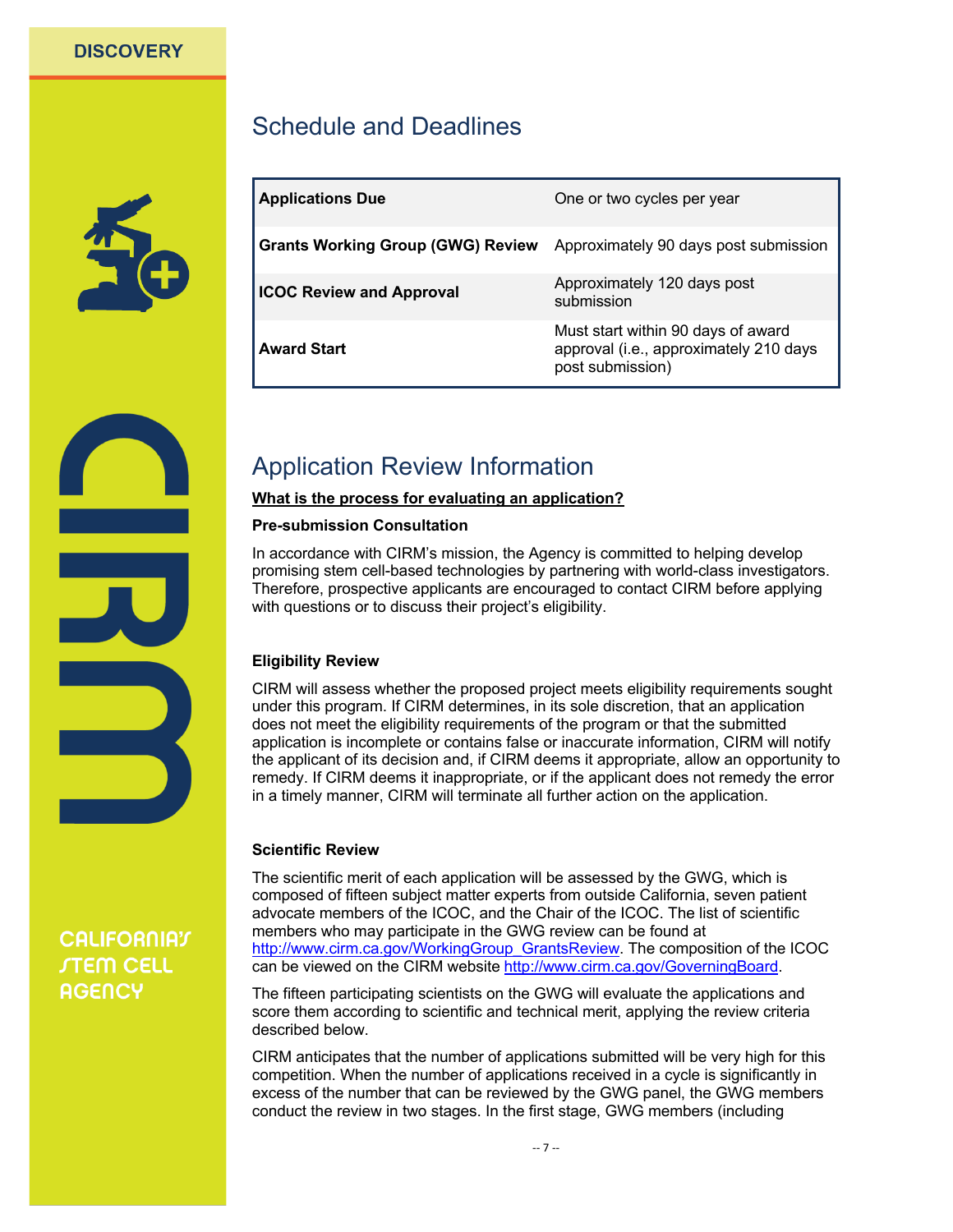

scientific members and patient advocate and nurse members of the Governing Board) will conduct a pre-review of applications (called "Positive Selection") to identify applications that the panel believes are most responsive to the funding opportunity and hold the most potential for impact. Applications that are not selected are examined by the CIRM scientific team and CIRM President to determine whether any additional applications merit a full GWG review. The remaining non-selected applications are deemed to be denied. Since the selection process is focused on quickly identifying promising proposals rather than identifying deficiencies in applications, no reviewer comments are collected at this stage. Positively selected applications advance to the second stage of review, which involves assignment to specific reviewers on the panel, a full discussion at review meeting, and scoring by the GWG.

The Application Review Subcommittee will make final funding decisions giving consideration to the GWG recommendations and any CIRM team recommendations.

#### **Consideration of Past CIRM Award Information (If Applicable)**

The GWG may consider information from a previously funded and related CIRM award as part of its review. CIRM will provide the GWG with objective information regarding a related award that CIRM, in its sole discretion, deems relevant, including but not limited to achievement of specific milestones, data, and outcomes for a related CIRM award or awards.

A "related CIRM award" includes: (1) an award for which the applicant PI served as the PI, a co-PI, a co-investigator, or otherwise substantially participated in the conduct of the award; (2) an award involving the same research project or product; or (3) an award that includes overlapping team members.

#### **Diversity, Equity and Inclusion in CIRM-Funded Projects**

Applicants should discuss the limitations, advantages and/or challenges of their research proposal as it relates to the diverse California population, including underserved racial/ethnic communities. Examples include use of models and tools that account for population diversity (e.g. HLA types, gender, genomics data, cell models **– see [Appendix: Other Resources](#page-14-0)**). Applicants should also address how the research team has or will incorporate diverse and inclusive perspectives and experience in the implementation of the research project, including, for example, developing partnerships with patient organizations, acquiring training in cultural competence and/or DEI, utilizing institutional resources for DEI, and allocating funds and/or personnel to address DEI.

The GWG and CIRM's governing board will evaluate these statements as a review criterion in making funding recommendations. Priority will be given to projects with the highest quality plans in this regard.

#### **Data Sharing and Management Plan**

The sharing of data and knowledge produced from CIRM-funded projects is key to advancing the field of regenerative medicine and accelerating treatments to patients. CIRM requires applicants to develop and execute a Data Sharing and Management Plan that includes management and preservation of data and making applicable data available to the broader scientific community. CIRM also requires applicants to allocate funds in their proposed budget for personnel and/or activities related to managing and sharing data produced from the funded project. CIRM requires sharing of data in accordance with FAIR data principles (Findability, Accessibility,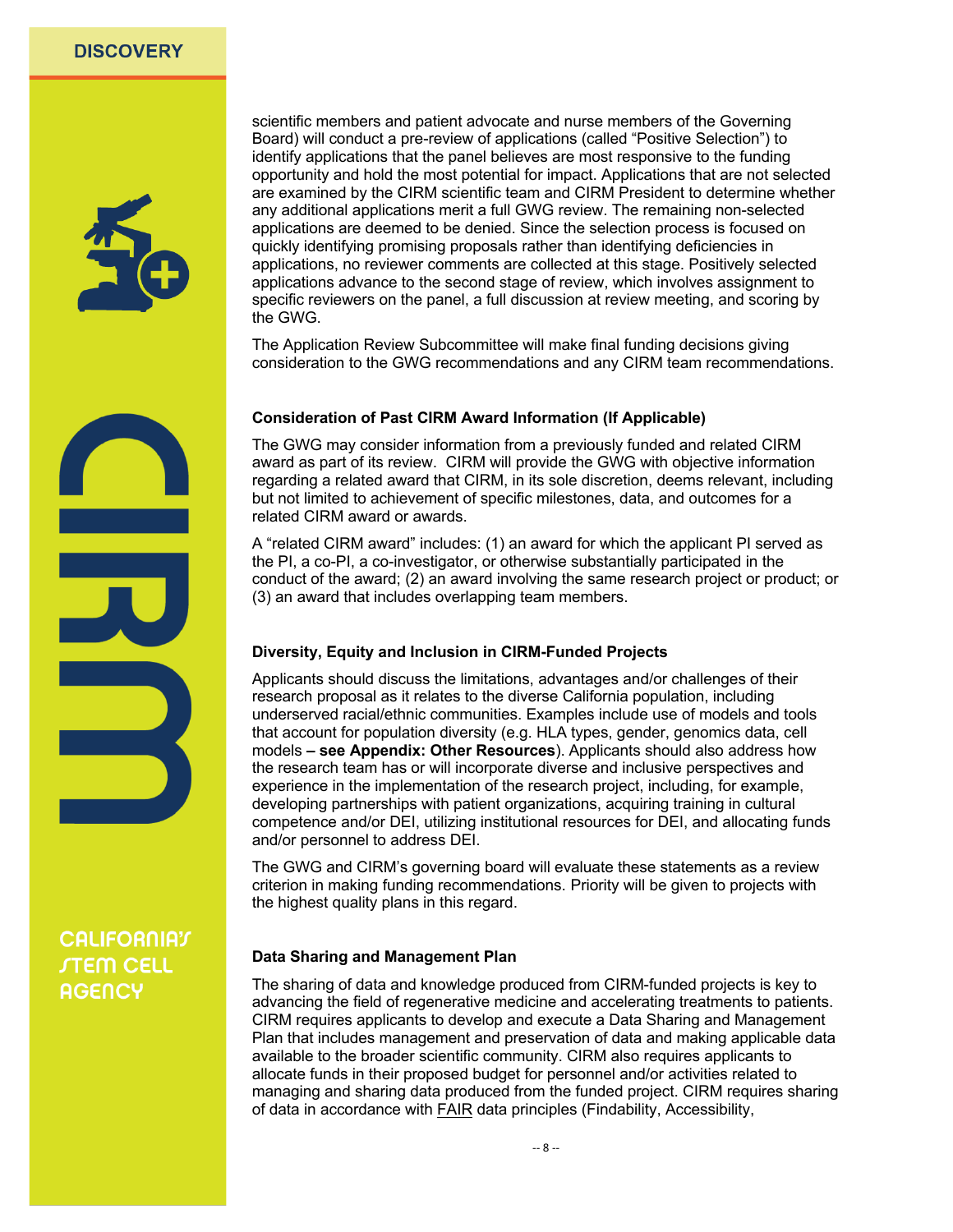

Interoperability, and Reusability) through established repositories including, but not limited to, specialized repositories, generalist repositories, cloud platforms and institutional repositories.

The Data Sharing and Management Plan must be included in the application and the plan is subject to evaluation (not scored) by the Grants Working Group. Reviewers will be asked to comment on the quality of the Data Sharing and Management Plan and advise CIRM on any improvements they recommend.

#### **Confidentiality**

CIRM's confidentiality and conflict screening rules apply to everyone who will have access to applications or who will attend any review meeting in which confidential information is discussed, including but not limited to CIRM team members, reviewers and members of the ICOC. (Per Gov. Code §6254.5(e), non-public records may be disclosed to government agencies under confidentiality agreements.)

#### **How will the scientific merit of an application be evaluated?**

Scientific and patient advocate members of the GWG will evaluate applications and the scientific members will score them based on the following key questions:

#### **1. Does the project hold the necessary significance and potential for impact?**

Does the project define and address a key knowledge gap in our understanding of the biology or application of stem cells, or in the application of genetic research as it pertains to stem cells or regenerative medicine? Or does it define and address a major bottleneck to the discovery, development or use of stem cell-based or gene therapies?

Would the project, if successful, have a major impact on scientific knowledge in the stem cell / regenerative medicine field or on potential applications of stem cell or genetic research to regenerative medicine, rather than incrementally advancing the field? Will the outcome ultimately contribute to the advancement of world class science?

#### **2. Is the rationale sound?**

Is the proposed project based on sound scientific rationale? Are preliminary data compelling and supportive of the proposed project? Is the project significantly relevant to human biology and disease?

#### **3. Is the project well planned and designed?**

Is the project appropriately planned and designed to give meaningful results? Are potential pitfalls identified and alternative approaches presented? Do the project plan and timeline demonstrate an urgency that is commensurate with CIRM's mission? For projects shorter than 3 years and that propose annual budgets above \$400,000, is the budget rationale appropriately justified?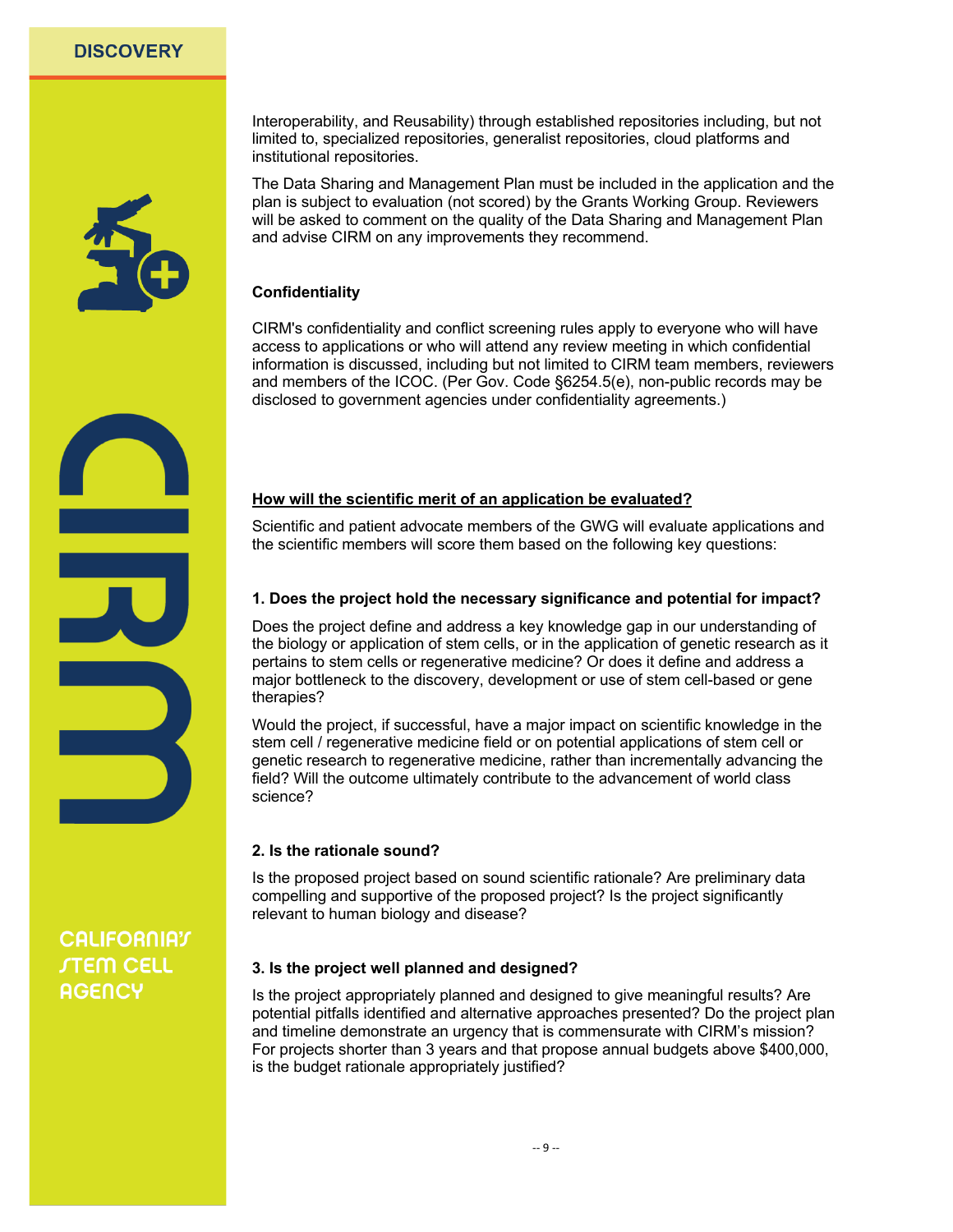

#### **4. Is the project feasible?**

Are the proposed aims and expected project outcome logical and likely to be achieved within the proposed timeline? Is the proposed team appropriately qualified and staffed? Does the team have access to all the necessary resources to conduct the proposed activities? Is the budget appropriate for the research proposed?

#### **5. Does the project uphold the principles of diversity, equity and inclusion (DEI)?**

Does the project plan and design adequately address and account for the influence of race, ethnicity, sex, gender, and age diversity? Would the project outcomes extend or validate the applicability of regenerative medicine discoveries to underserved populations, including underserved racial/ethnic communities? Has the applicant described prior efforts or proposed plans for outreach, partnership, or educational activities to inform the development of DEI within the research project?

## Application Components and Submission

#### **How does one apply?**

Applications must be completed and submitted online using the CIRM Grants Management Portal at http://grants.cirm.ca.gov. Any prospective PI must create a login in the system to access application materials and apply. Applications are available in the system only to the PI. A PI may submit only a single Foundation Award application in a given review cycle.

#### **What components does an application include?**

The Grants Management Portal provides instructions for completing all the necessary components and submitting a final application, including guidelines with examples for the Data Sharing and Management Plan. The application is designed to collect information necessary to appropriately evaluate the proposal and for CIRM to rapidly initiate an award if approved for funding. Applicants are required to indicate key personnel involved in the project, describe how the proposal addresses the objective of the partnering opportunity, provide a detailed plan of proposed activities, and prepare and justify an appropriate budget.

The main components of the application include the following key sections:

- **1. Application Preview Page:** This section will be utilized by reviewers to prescreen applications and select a subset to move forward to the second and final stage of review.
	- o Knowledge Gap/Bottleneck/Outcome
	- o Project Summary
	- o Area of Impact
	- o Consideration of diversity, equity and inclusion in project design and execution
- **2. Resubmission Statement:** If this application is a resubmission then the applicant will provide a brief statement on how this application addresses the reviewers' critiques.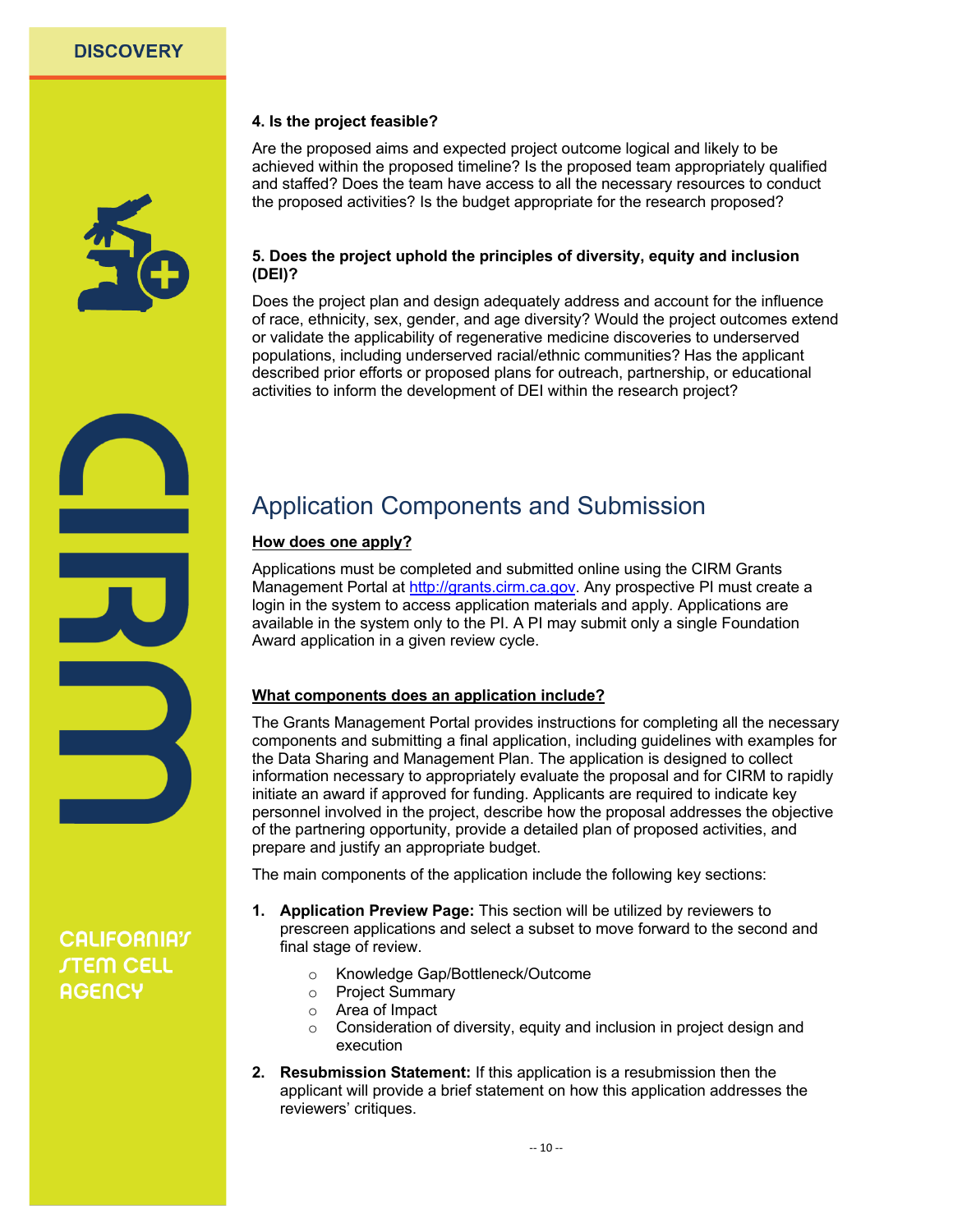

- **3. Statement of Significance and Impact:** Description of how the proposed research, if successful, could: a) address a critical basic knowledge gap in the biology of stem cells or regenerative medicine approaches that is relevant to human biology or disease, or b) advance the development or use of human stem cells as tools for biomedical innovation, addressing a major bottleneck to the discovery, development or use of stem cell-based or gene therapies, or c) lead to the greater applicability of regenerative medicine discoveries to communities representing the full spectrum of diversity.
- **4. Statement of Diversity, Equity and Inclusion**: A statement describing how the overall study plan and design has considered the influence of race, ethnicity, sex, gender and age diversity. An explanation of how the project outcomes might extend or validate the applicability of regenerative medicine discoveries to underserved populations, including underserved racial/ethnic communities. The statement should also include a description of the research team's prior efforts or proposed plans for outreach, partnership, or educational activities to inform the development of DEI within the research project.
- **5. Objective and Specific Aims:** A concise description of the project objective and project aims, and criteria for success.
- **6. Rationale:** Description of the scientific rationale for the proposed research and the preliminary data.
- **7. Research Plan**: A concise but detailed description of methods and techniques to be employed to achieve aims, and potential pitfalls and alternative approaches.
- **8. Data Sharing and Management Plan (DSMP)**: A description of the proposed plan to share and manage data generated from the project. Guidelines to complete this section will be provided in the application. The description must include:
	- a. Data types (i.e., the type(s) and quantity of data expected to be produced, what data will be preserved and shared, a justification for not sharing certain data, and what metadata and other relevant data will be made accessible),
	- b. Related tools, software and/or code needed to access or manipulate shared scientific data,
	- c. The standards that will be applied to the data and associated metadata,
	- d. Data preservation (i.e., repository(ies) where shared data and metadata will be archived), access (how will shared data be findable and identifiable) and associated timelines,
	- e. Considerations of factors affecting access, distribution, or reuse of shared data by others,
	- f. The approach and personnel for oversight of data management and sharing, and
	- g. Expected costs and budget justification.
- **9. Timeline**: Activities-based timeline for achieving project aims.
- **10. Principal Investigator and Team:** A description of the PI and team's expertise and experience.
- **11. Resources and Environment:** A brief description of the resources available to the project and environment.
- **12. References**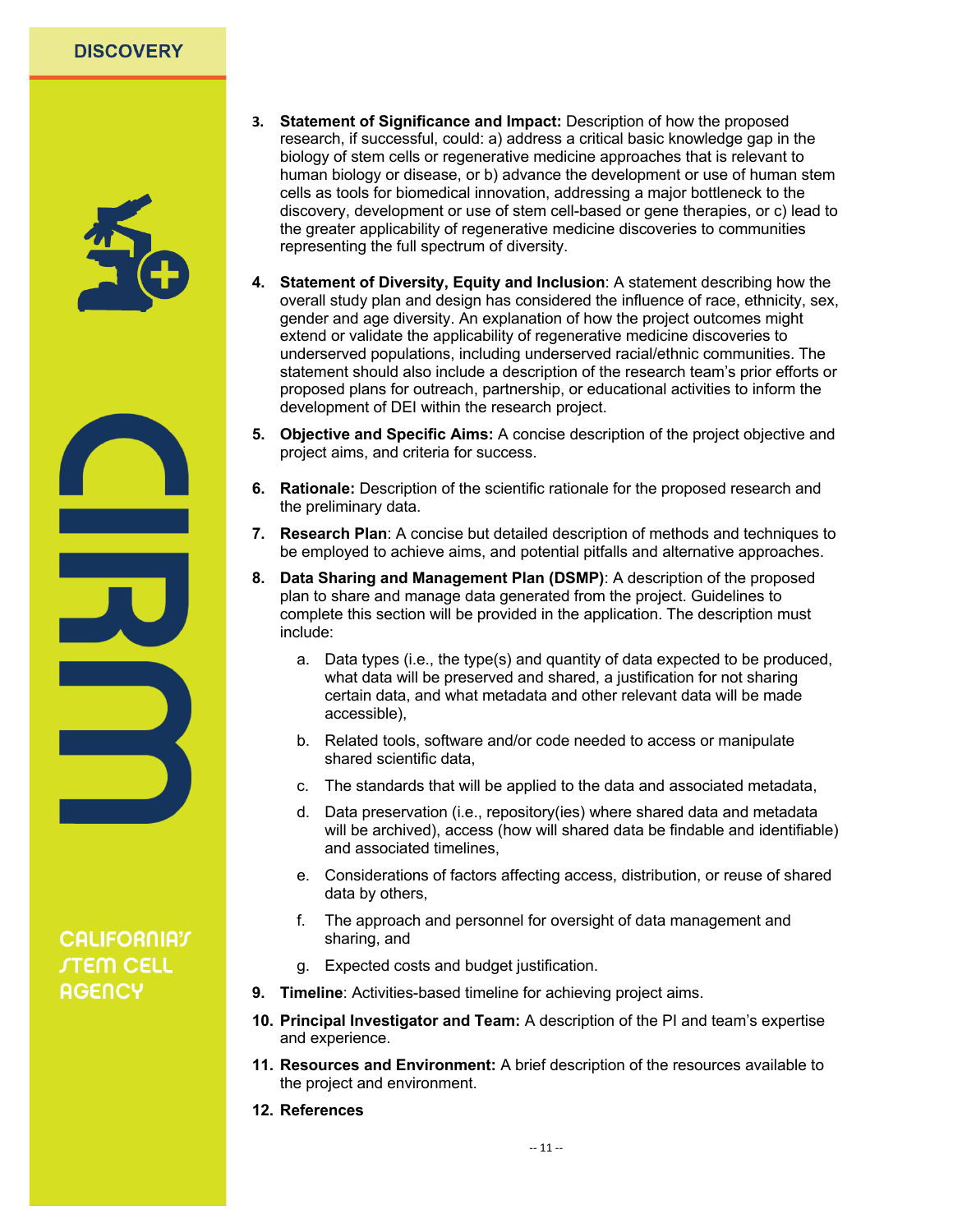

#### **Who are Key Personnel?**

In the application, we ask you to identify by name pertinent Key Personnel and their specific roles on the project. Key Personnel are defined as (1) the principal investigator or program director; or (2) any other person, including an independent consultant or an employee of a Subcontractor or Partner, who is expected to contribute to the scientific development or execution of the project in a substantive, measurable way *and* who is expected to: (a) receive or has been promised income, or anything else of value, of \$10,000 or more per year for his or her contribution to the project or (b) contribute one percent (1%) or more effort to the proposed project. "Key Personnel" does not include a person who is expected to be involved in the proposed project but who does not satisfy conditions (1) or (2).

Individuals who do not meet the definition of Key Personnel may be supported with CIRM funds, but should not be identified by name in the application. Such unnamed personnel may be referenced indirectly by their role on the project (e.g., technician). The budget includes a line item for requesting support for unnamed personnel.

#### **What should one know before preparing the budget?**

Budgets must be justified in detail, including all subcontracts and consulting fees, including, if applicable, any additional costs that would be funded from another source. Allowable Project Costs for research funded by CIRM are detailed in the CIRM Grants Administration Policy for Discovery and Translation Stage Programs. Generally, project costs for personnel, supplies, travel, equipment, data sharing/management and subcontracts may be claimed. Limits for specific cost categories must be observed.

#### **What are Direct Facilities Costs?**

Direct Facilities Costs are the general operating costs of the grantee's facilities attributable to housing all elements of the CIRM-funded project or activity. Facilities costs for non-profit applicant organizations are limited to the current applicable, federally negotiated rates for the organization as defined by the Office of Management and Budget (OMB) Circular A-21 or A-122. Facilities rates for for-Profit applicant organizations are limited to 35% of the direct project costs. Facilities rates are applied to direct project costs exclusive of the costs of equipment, tuition and fees, research patient care costs, as well as the costs of each individual subcontract, consultant, and service agreement in excess of \$25,000. The facilities cost rates approved and in place at the time of the application are to be applied to the entire award project period.

#### **How much can an applicant claim for indirect costs?**

For-profit organizations cannot claim indirect costs. For non-profit organizations, indirect costs will be limited to 20% of allowable direct research funding costs awarded by CIRM (i.e., project costs and facilities costs), exclusive of the costs of equipment, tuition and fees, research patient care costs, as well as the costs of each individual subcontract, consultant, and service agreement in excess of \$25,000. The indirect cost rate budgeted at the time of application is to be applied to the entire award project period.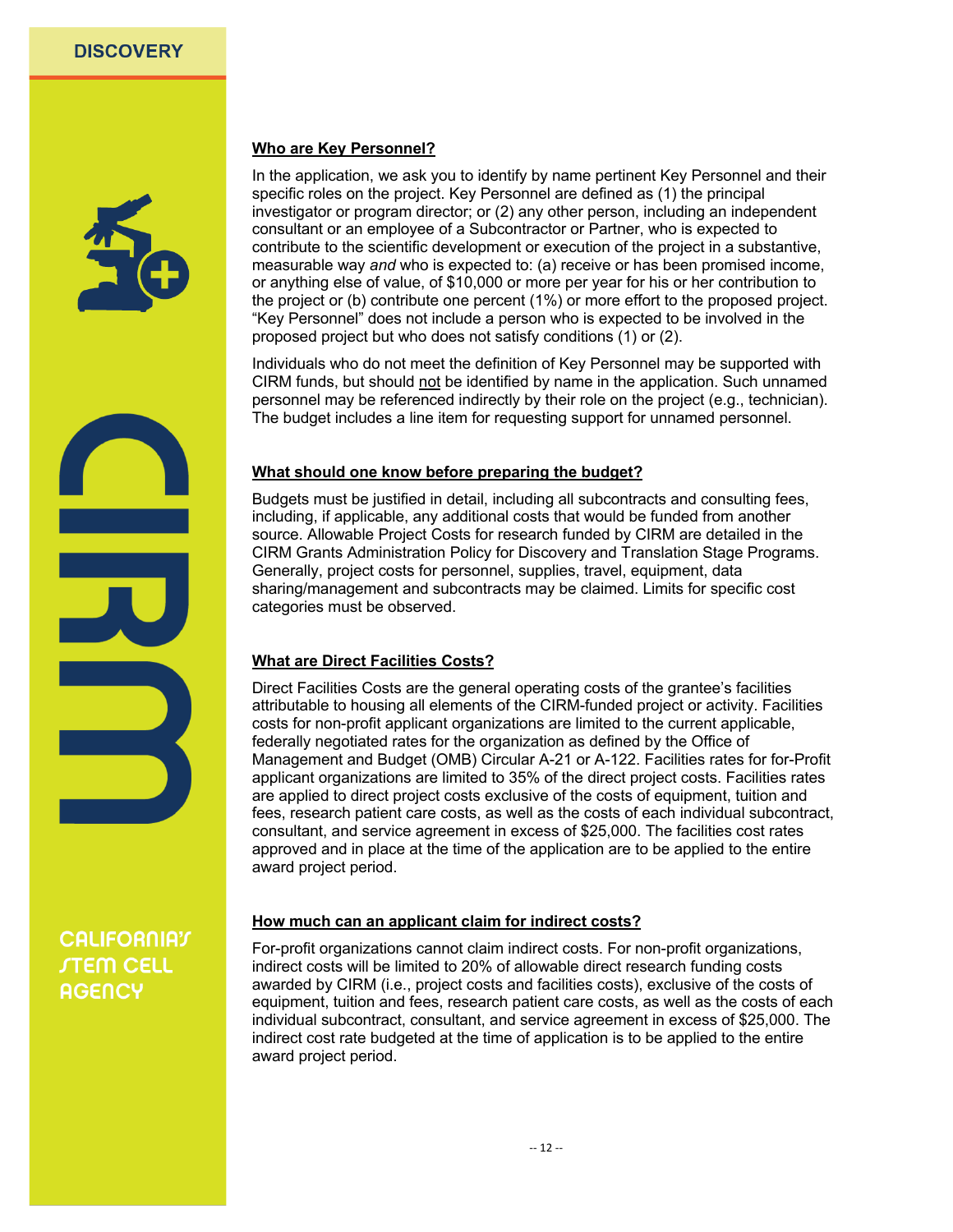

## Award Administration

#### **Issuance of Award**

A CIRM award is issued via a Notice of Award (NOA), which is the formal contract that defines the terms and conditions of an award and documents the commitment of funds from CIRM. CIRM reserves the right to modify or establish funded project activities and the associated budget prior to issuance of the Notice of Grant Award, including, when applicable, establishing project milestones, success criteria and timelines at its sole discretion after consultation with the PI and based on information provided in the application. CIRM may also review key contracts/agreements that are critical to the success of the project for compliance with CIRM's policies and regulations.

#### **Payments and Reporting**

The first payment will be issued upon initiation of an award and subsequent payments will be disbursed on a regular interval at CIRM's option. Continued funding is contingent upon timely progress, as outlined in the project or milestones and timeline established under the Notice of Award, and, when applicable, the ongoing ability of the applicant to fund its operations and to satisfy its co-funding commitment.

Grantees will be required to provide periodic written progress and financial reports to CIRM. CIRM will partner with the grantee to foster the success of the project. Grantees will have ongoing communication with the CIRM Program Officer throughout the duration of the award, typically meeting by teleconference and periodically in person.

Upon approval of an award, CIRM may appoint a Data Advisory Panel (DAP) to partner with the awardee for optimal sharing and managing of data. In such cases, awardees will have ongoing communication with the DAP throughout the duration of the award.

#### **No-Cost Extensions**

Timely progress on funded projects is of critical importance to CIRM. Therefore, CIRM will consider a one-time, No-Cost Extension (NCE) request of no more than 6 months, submitted at least 30 days before the project end date. Such requests should properly justify how such an extension will advance the project towards its expected outcome, but Grantees should not assume CIRM will approve a NCE request.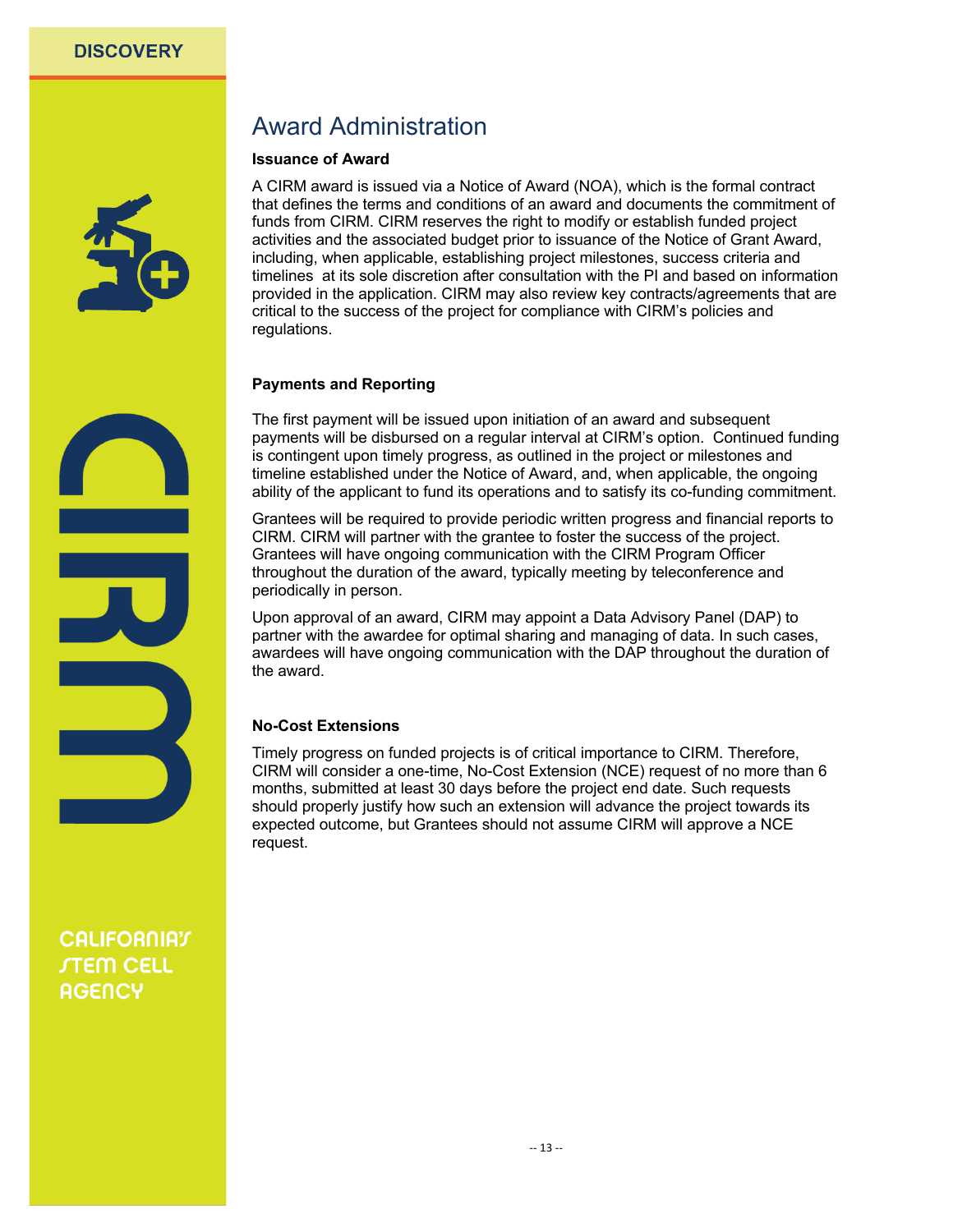## **Contacts**

For information and assistance with this program announcement please contact:

Send email correspondence to **Discovery@cirm.ca.gov** 

**CALIFORNIAT STEM CELL AGENCY**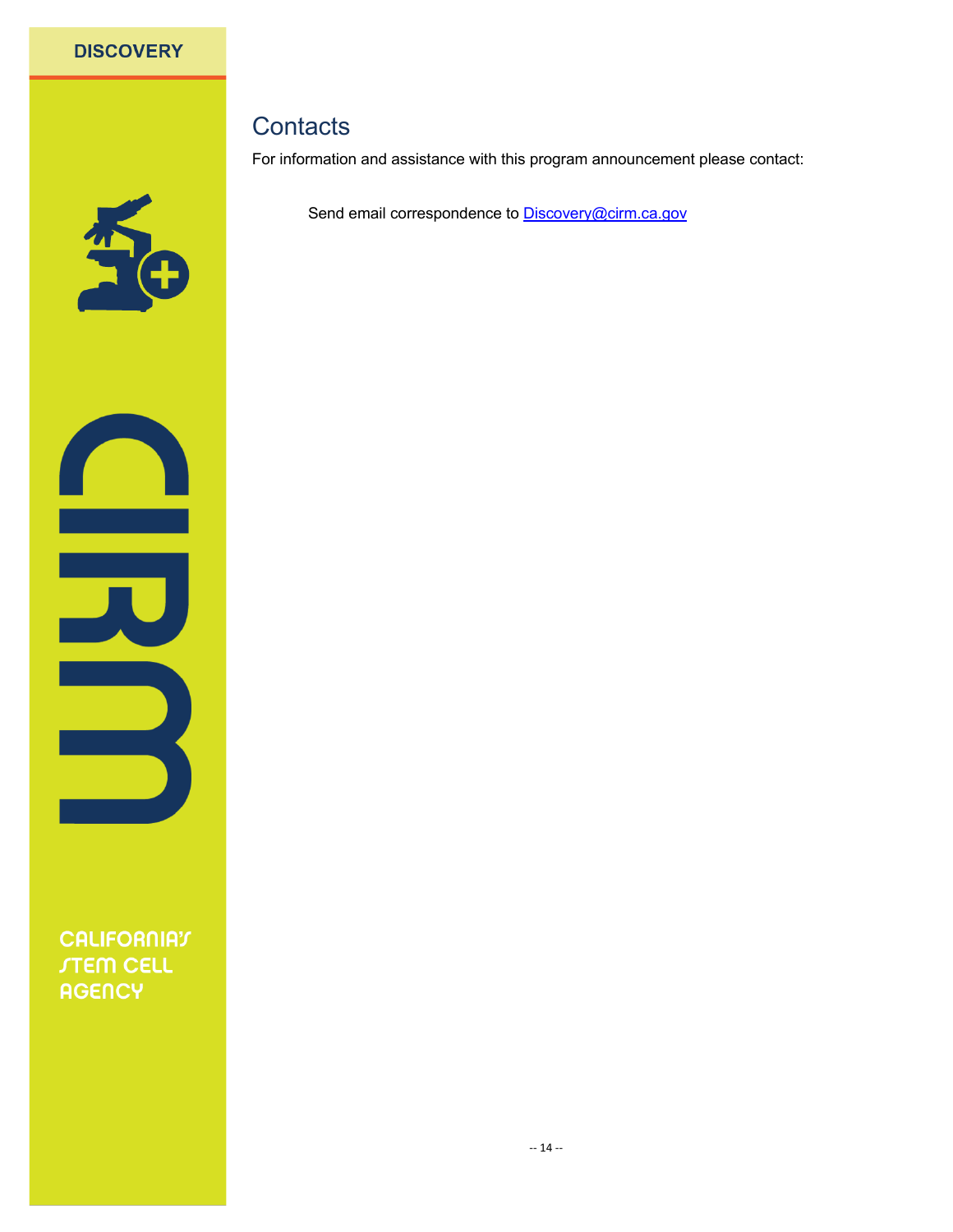<span id="page-14-0"></span>

## **Definitions**

"California organization" means: An entity, regardless of profit status, that has >50% of its employees located in, and paid in, the state of California, and conducts the award activities from the California location.

"For-profit organization" means: a sole-proprietorship, partnership, limited liability company, corporation, or other legal entity that is organized or operated for the profit or financial benefit of its shareholders or other owners. Such organizations also are referred to as "commercial organizations".

"Non-profit organization" means: (1) a governmental entity of the state of California; or (2) a legal entity that is tax exempt under Internal Revenue Code section 501(c)(3) and California Revenue and Taxation Code section 23701d.

"Partner" means an organization that, in exchange for the right to the opportunity for a future financial return, has (1) agreed to provide matching funds for the proposed project or (2) entered into an agreement with the applicant organization relating to the commercialization of the proposed project.

"Subcontractor" means an organization (other than the applicant organization) that is expected to: (a) contribute to the scientific development or execution of the project in a substantive, measurable way *and* (b) receive \$25,000 or more through the proposed project. "Subcontractor" does not include suppliers of widely available goods.

## Appendix

#### **CIRM Regulations**

Grant awards made through this PA will be subject to all applicable CIRM regulations. These regulations can be found at http://www.cirm.ca.gov/reg/default.asp.

#### **Other Resources**

#### **CIRM iPSC Repository**

As a resource to the regenerative medicine community, CIRM has funded the creation of an [Induced Pluripotent Stem Cell Repository](https://www.cirm.ca.gov/researchers/ipsc-repository), a large, genetically diverse collection of stem cells produced from thousands of individuals representing various diseases of interest and healthy controls. The 2600+ lines were uniformly derived, have undergone rigorous quality control, and include demographic and clinical data. The CIRM Repository is managed by Fujifilm Cellular Dynamics, Inc., who have made the lines available for purchase at [https://www.fujifilmcdi.com/cirm-ipsc](https://www.fujifilmcdi.com/cirm-ipsc-products/)[products/.](https://www.fujifilmcdi.com/cirm-ipsc-products/) SNP data for 2166 CIRM lines and whole genome sequence data for 299 of the CIRM iPSC donors is [available at dbGaP.](https://www.ncbi.nlm.nih.gov/projects/gap/cgi-bin/study.cgi?study_id=phs002032.v1.p1) A list of CIRM lines with WGS data can be found [here.](https://sites.google.com/broadinstitute.org/sc-stem-cell-resource/cirm-ipsc-wgs-data-release-v1)

Applicants who are interested in using iPSCs to investigate mechanisms of disease, develop novel tools, discover therapeutic targets, or increase diversity in their